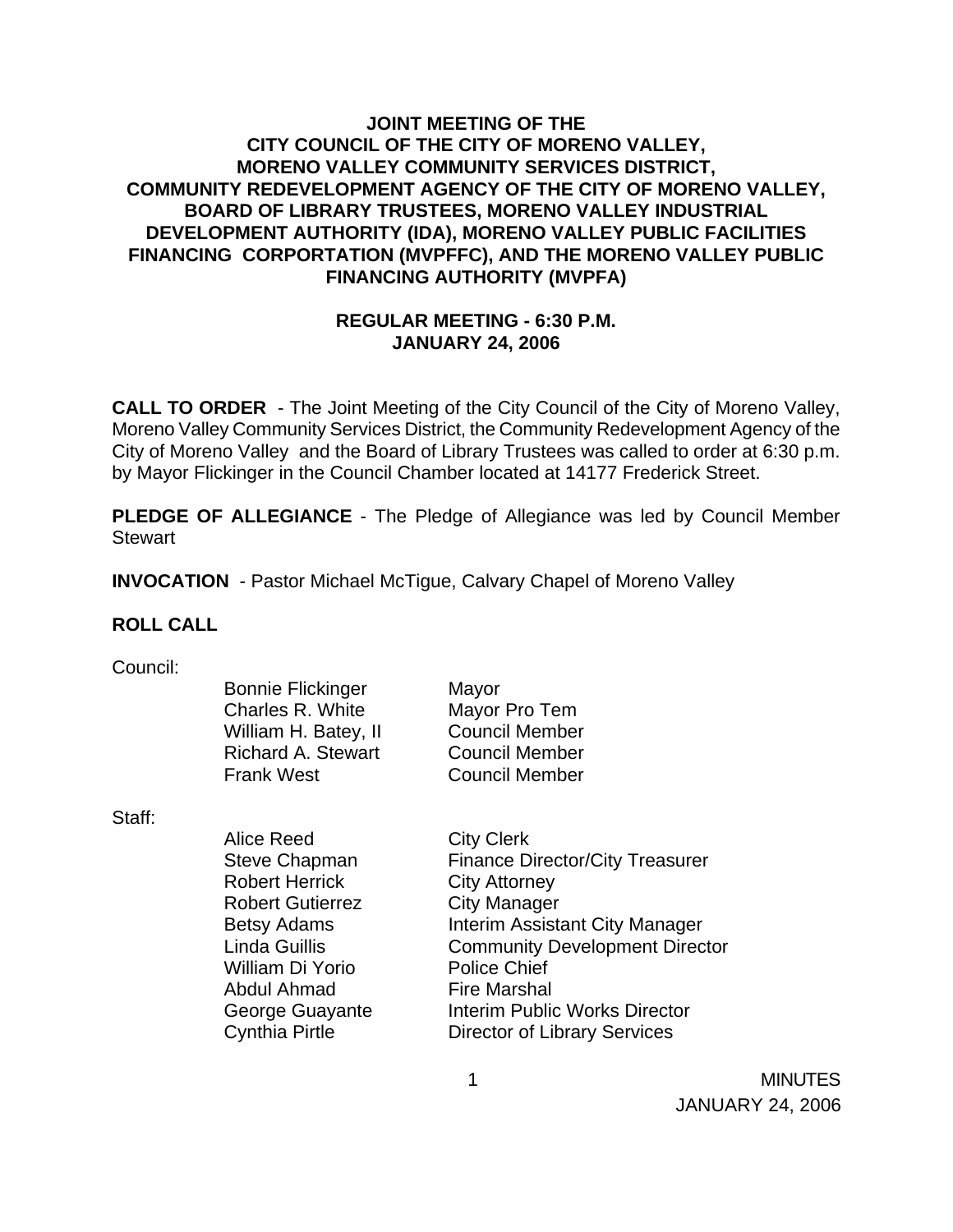| <b>Terry Nielsen</b> |
|----------------------|
| <b>Denese Wilson</b> |
| <b>Barry Foster</b>  |
| Angela Rushen        |

Interim Parks and Recreation Director Human Resources Director **Economic Development Director Interim Administrative Services Director** 

### **JOINT CONSENT CALENDARS (SECTIONS A-D) OF THE CITY COUNCIL OF THE CITY OF MORENO VALLEY, MORENO VALLEY COMMUNITY SERVICES DISTRICT, COMMUNITY REDEVELOPMENT AGENCY OF THE CITY OF MORENO VALLEY AND THE BOARD OF LIBRARY TRUSTEES**

Mayor Flickinger opened the agenda items for the Consent Calendars for public comments. Public comment was received from Daryl Terrell (Item A11).

## **A. CONSENT CALENDAR** - **CITY COUNCIL**

- A1. ORDINANCES FIRST READING BY TITLE ONLY Waived reading of all Ordinance Introductions and read by title only.
- A2. MINUTES REGULAR MEETING OF JANUARY 10, 2006 (Report of: City Clerk's Department) Recommendation: Approve as submitted.
- A3. MINUTES SPECIAL MEETING OF JANUARY 3, 2006 (Report of City Clerk's Department) Recommendation: Approve as submitted.
- A4. MINUTES SPECIAL MEETING OF JANUARY 9, 2006 (Report of: City Clerk's Department) Recommendation: Approve as submitted.
- A5. FINAL MAP 30317 REDUCE FAITHFUL PERFORMANCE BOND AND ADOPT RESOLUTION NO. 2006-06, A RESOLUTION OF THE CITY COUNCIL OF THE CITY OF MORENO VALLEY AUTHORIZING ACCEPTANCE OF THE PUBLIC RIGHT-OF-WAY IMPROVEMENTS AS COMPLETE AND ACCEPTING SHORELINE STREET, EDGEWATER LANE, LAKESHORE LANE AND PENINSULA COURT INTO THE CITY MAINTAINED STREET SYSTEM, SUBDIVIDER – K. HOVANIAN FORECAST HOMES, INC. (Report of: Public Works Department) Recommendation: Approve the reduction to the Faithful Performance Bond for Final Map 30317; authorize the City Engineer to reduce the Faithful Performance Bond; and adopt Resolution No. 2006-06 authorizing the acceptance of the public right-of-way improvements for Final Map 30317 as complete and accepting Shoreline Street, Edgewater Lane, Lakeshore Lane,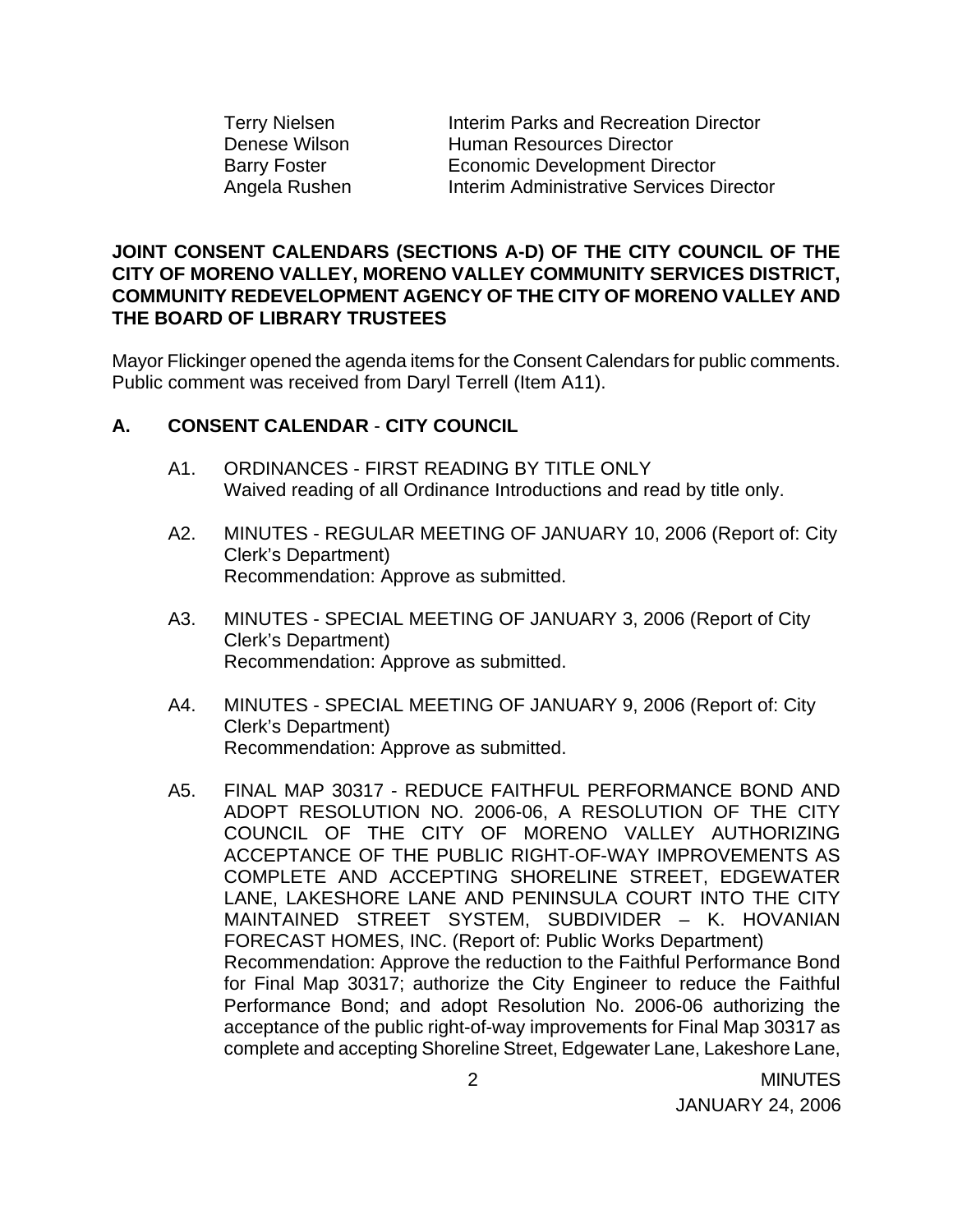and Peninsula Court into the City's maintained street system.

#### Resolution No. 2006-06

 A Resolution of the City Council of the City of Moreno Valley, California, Authorizing the Acceptance of the Public Right-of-Way Improvements as Complete within Tract 30317, and Accepting Shoreline Street, Edgewater Lane, Lakeshore Lane, and Peninsula Court into the City's Maintained Street **System** 

- A6. APPROVAL OF FINAL MAP 29732-2 SINGLE FAMILY RESIDENTIAL PROJECT, AMENDMENT TO AGREEMENT FOR PUBLIC IMPROVEMENTS (TIME EXTENSION), SUBDIVIDER – GREYSTONE HOMES, INC. (Report of: Public Works Department) Recommendation: Authorize the Mayor to execute the Amendment to Agreement for Public Improvements for Final Map 29732-2; instruct the City Clerk to forward the completed Amendment to Agreement for Public Improvements to the County Recorder's Office for recordation; and authorize the City Engineer to execute any future amendments to the agreement if the required street improvements are not completed within said timeframe.
- A7. RESOLUTION NO. 2006-07 APPROVE AND AUTHORIZE EXECUTION OF PROGRAM SUPPLEMENT AGREEMENT NO. M021 TO ADMINISTERING AGENCY-STATE AGREEMENT FOR FEDERAL-AID PROJECTS NO. 08-5441 FOR THE STATE ROUTE 60/NASON STREET INTERCHANGE IMPROVEMENTS, FEDERAL PROJECT NO. HP21STPL-0027(012), PROJECT NO. 98-25897 (Report of: Public Works Department) Recommendation: Adopt Resolution No. 2006-07, and approve and authorize the execution of Program Supplement Agreement No. M021 to Administering Agency-State Agreement for Federal-Aid Projects No. 08-5441 for preliminary engineering; and authorize the Mayor to execute Program Supplement Agreement No. M021.

#### Resolution No. 2006-07

 A Resolution of the City Council of the City of Moreno Valley, California, Approving and Authorizing Execution of Program Supplement Agreement No. M021 to Administering Agency-State Agreement for Federal-Aid Projects No. 08-5441 between the State of California, acting by and through the Department of Transportation, and the City of Moreno Valley, for Federal Project No. HP21STPL-0027 (012)

A8. RESOLUTION AMENDING THE POLICY FOR CONDUCTING MAIL BALLOT PROCEEDINGS, THE COMMUNITY SERVICES DISTRICT (CSD) ZONE D (PARKWAY LANDSCAPE MAINTENANCE) SERVICE PLAN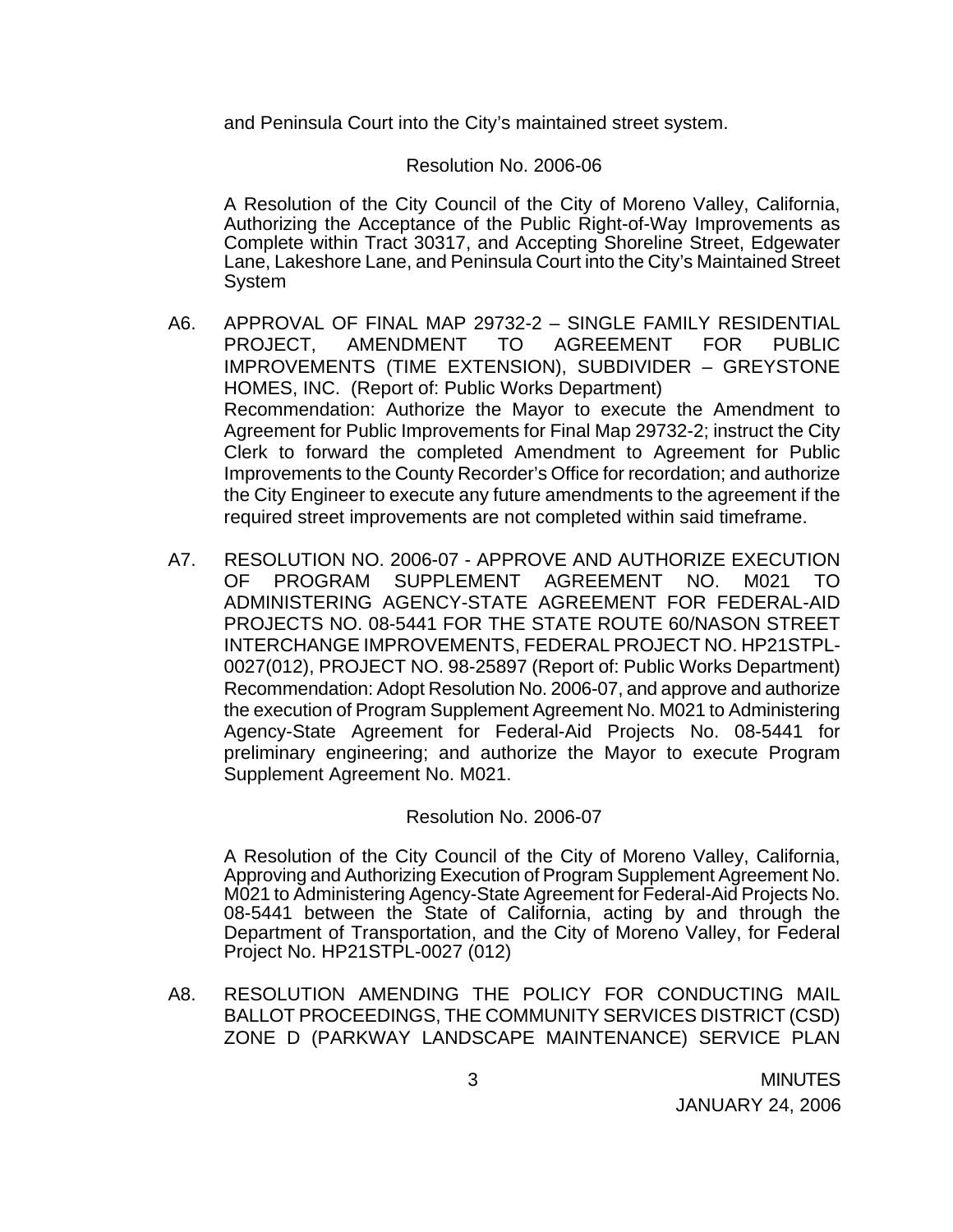POLICY AND THE CSD POLICY FOR ARTERIAL MEDIAN MAINTENANCE (Report of: Public Works Department) Recommendation: Approve and adopt Resolution No. 2006-08, to amend the Policy for Conducting Mail Ballot Proceedings.

#### Resolution No. 2006-08

A Resolution of the City Council of the City of Moreno Valley, California, to Adopt an Amended Policy for Conducting Mail Ballot Proceedings to Ensure that this Process is Conducted in a Uniform and Consistent Manner as Provided for in the Mandates of Proposition 218

A9. ORDINANCE NO. 708, ESTABLISHMENT AND COLLECTION OF THE NATIONAL POLLUTANT DISCHARGE ELIMINATION SYSTEM (NPDES) REGULATORY RATE FOR NEW RESIDENTIAL, COMMON INTEREST, COMMERCIAL, INDUSTRIAL AND QUASI-PUBLIC USE DEVELOPMENTS (RECEIVED FIRST READING AND INTRODUCTION ON JANUARY 10, 2006 ON A 5-0 VOTE) (Report of: Public Works Department) Recommendation: Adopt Ordinance No. 708.

#### Ordinance No. 708

 An Ordinance of the City Council of the City of Moreno Valley, California, Amending Title 3 of the City of Moreno Valley Municipal Code by Repealing and Reenacting Chapter 3.50 Relating to the Establishment and Collection of the National Pollutant Discharge Elimination System (NPDES) Regulatory Rate for New Residential, Common Interest, Commercial, Industrial and Quasi-Public Use Developments

- A11. ACCEPTANCE OF THE COMPREHENSIVE ANNUAL FINANCIAL REPORT FOR THE FISCAL YEAR ENDED JUNE 30, 2005 (Report of: Finance Department) Recommendation: Accept the Comprehensive Annual Financial Report for the Fiscal Year Ended June 30, 2005.
- A12. TRACT 23097 APPROVE SUBORDINATION AGREEMENT TO THE DEED OF TRUST THAT SECURES PUBLIC RIGHT-OF-WAY IMPROVEMENTS, NORTH OF SAMUEL LANE, WEST OF PIGEON PASS ROAD, SUBDIVIDER – PASTOR CHARLES E. GIBSON, BREAKTHROUGH CHURCH OF GOD IN CHRIST (Report of: Public Works Department) Recommendation: Approve the Subordination Agreement to the deed of trust that secures the public right-of-way improvements to Tract 23097; authorize the Mayor to execute the agreement; and direct the City Clerk to forward the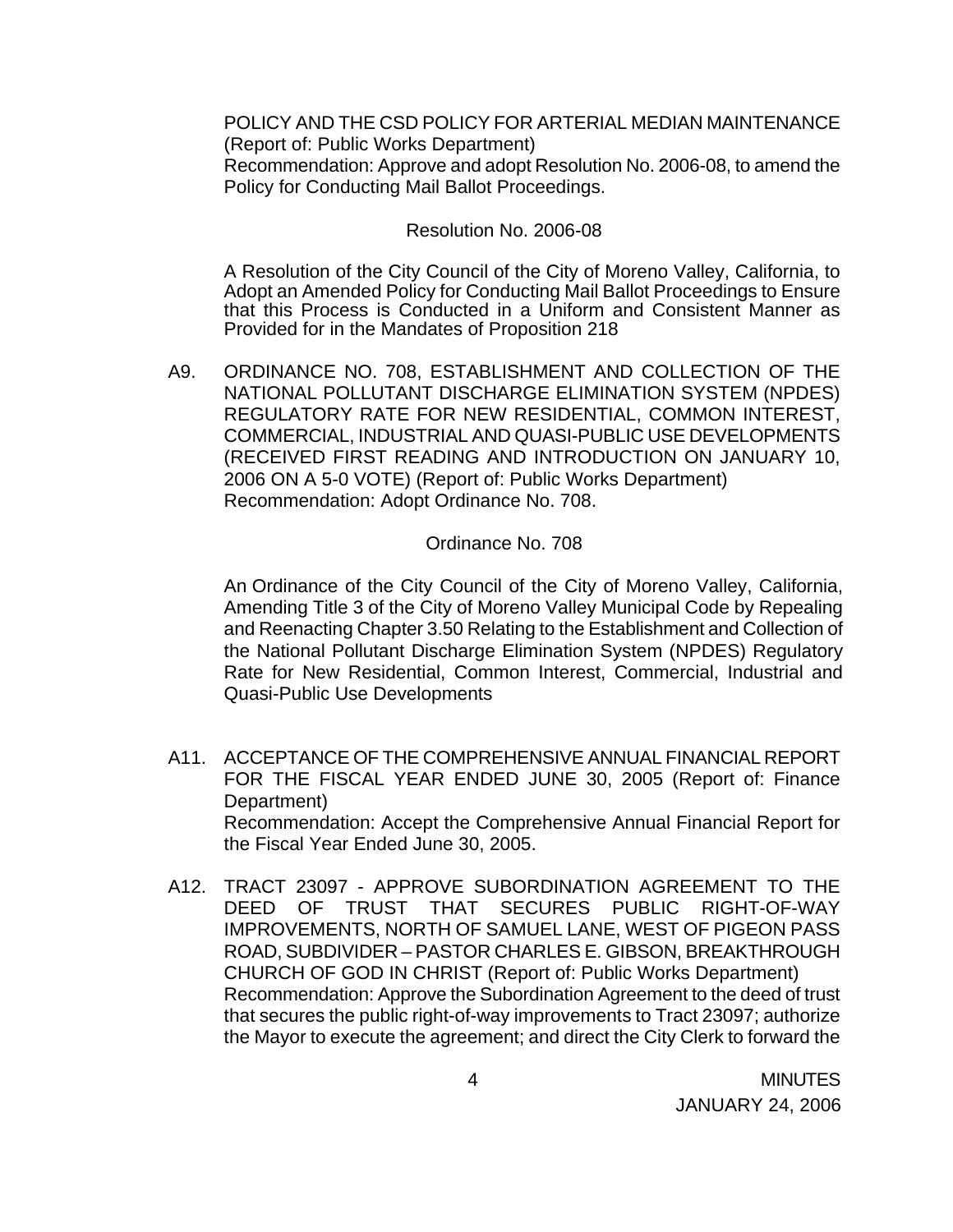signed agreement to the County Recorder's office for recordation.

- A13. ACCEPT AGREEMENT & BONDS FOR PUBLIC RIGHT-OF-WAY IMPROVEMENTS FOR INDIAN MIDDLE SCHOOL, INDIAN STREET, NORTH OF IRIS AVENUE, AND EAST OF ST. THOMAS AVENUE, NEXT TO RAINBOW RIDGE ELEMENTARY SCHOOL, SUBDIVIDER – ASR CONSTRUCTORS, INC (Report of: Public Works Department) Recommendation: Accept the bonds and agreement for Public Improvements for Indian Middle School; authorize the Mayor to execute the agreement; direct the City Clerk to forward the signed agreement to the County Recorder's Office for recordation; and authorize the City Engineer to execute any future amendments to the agreement if the required street improvements are not completed within said timeframe.
- A14. APPROVAL OF FINAL MAP 33437 SINGLE FAMILY RESIDENTIAL PROJECT, AND ACCEPT BONDS & AGREEMENT FOR PUBLIC IMPROVEMENTS, NORTH OF DELPHINIUM AVENUE, BETWEEN PARKWOOD COURT AND RIO BRAVO ROAD, SUBDIVIDER – WESTERN PACIFIC HOUSING, INC. (Report of: Public Works Department) Recommendation: Approve Final Map 33437, authorize the City Clerk to sign the map and transmit said map to the County Recorder's Office for recordation; accept the Bonds and Agreement for Public Improvements; authorize the Mayor to execute the Agreement; direct the City Clerk to forward the signed Agreement to the County Recorder's Office for recordation; and authorize the City Engineer to execute any future amendments to the agreement if the required street improvements are not completed within said timeframe.
- A15. WARRANT REPORT DECEMBER 31, 2005 (Report of: Finance Department) Recommendation: Adopt Resolution No. 2006-09, approving the Warrant Report, dated December, 2005 in the total amount of \$12,094,307.12.

#### Resolution No. 2006-09

A Resolution of the City Council of the City of Moreno Valley, California, Approving the Warrant Report dated December 31, 2005

A16. FINAL MAP 21040-4 – REDUCE FAITHFUL PERFORMANCE BOND AND ADOPT RESOLUTION NO. 2006-10, A RESOLUTION OF THE CITY COUNCIL OF THE CITY OF MORENO VALLEY AUTHORIZING ACCEPTANCE OF THE PUBLIC RIGHT-OF-WAY IMPROVEMENTS AS COMPLETE AND ACCEPTING MORRISON STREET, HELENE DRIVE AND SIMPATICO AVENUE INTO THE CITY MAINTAINED STREET SYSTEM,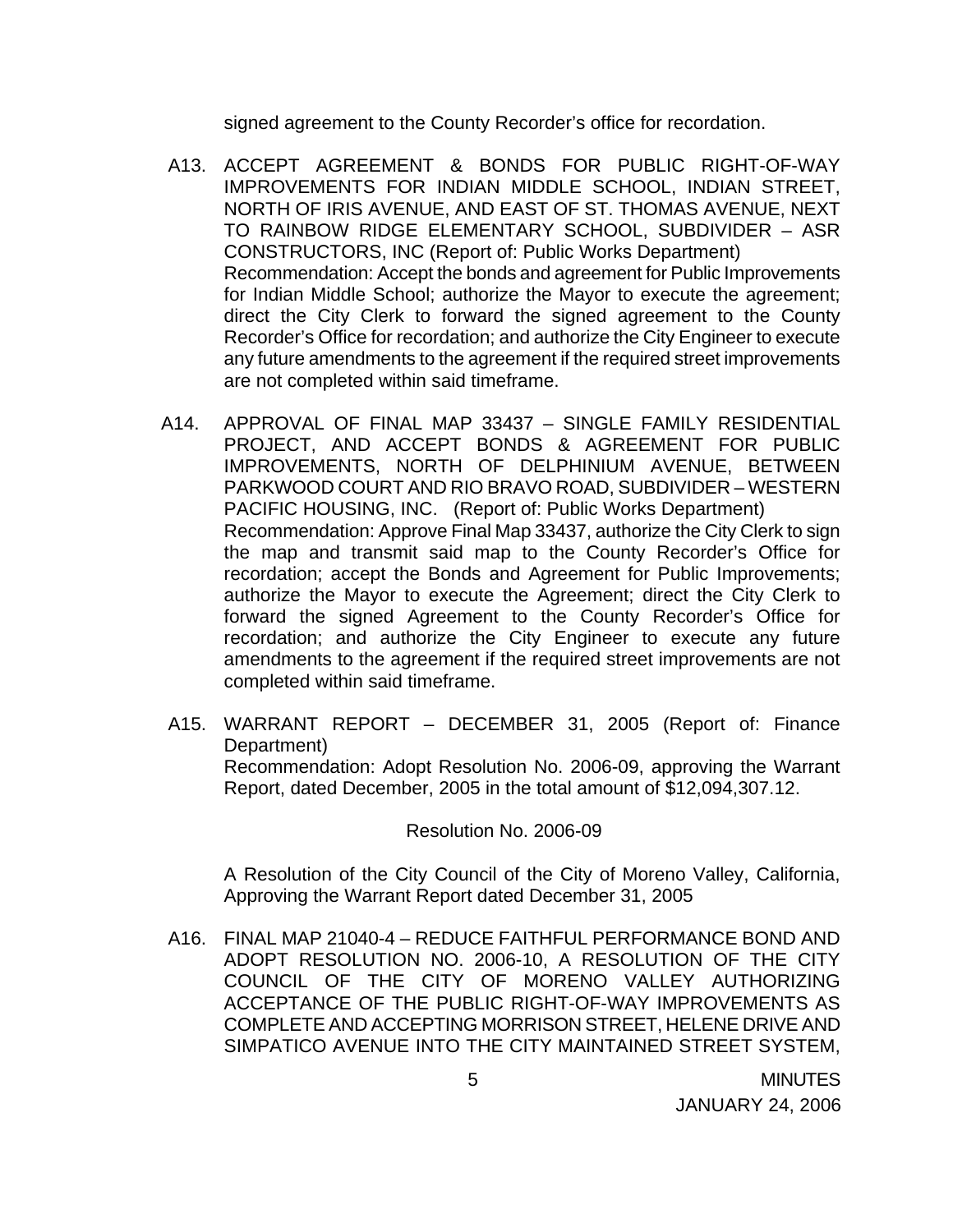SUBDIVIDER – FIESTA DEVELOPMENT, INC. (Report of: Public Works Department)

 Recommendation: Approve the reduction to the Faithful Performance Bond for Final Map 21040-4; authorize the City Engineer to reduce the Faithful Performance Bond; and adopt Resolution No. 2006-10 authorizing the acceptance of the public right-of-way improvements for Final Map 21040-4 as complete and accepting Morrison Street, Helene Drive, and Simpatico Avenue into the City's maintained street system.

### Resolution No. 2006-10

A Resolution of the City Council of the City of Moreno Valley, California, Authorizing the Acceptance of the Public Right-of-Way Improvements as Complete within Tract 21040-4, and Accepting Morrison Street, Helene Drive, and Simpatico Avenue into the City's Maintained Street System

A17. FINAL MAP 21040-5 – REDUCE FAITHFUL PERFORMANCE BOND AND ADOPT RESOLUTION NO. 2006-11, A RESOLUTION OF THE CITY COUNCIL OF THE CITY OF MORENO VALLEY AUTHORIZING ACCEPTANCE OF THE PUBLIC RIGHT-OF-WAY IMPROVEMENTS AS COMPLETE AND ACCEPTING SANDRIA AVENUE, HOPE CIRCLE AND SHERWOOD CIRCLE INTO THE CITY MAINTAINED STREET SYSTEM, SUBDIVIDER – FIESTA DEVELOPMENT, INC. (Report of: Public Works Department)

 Recommendation: Approve the reduction to the Faithful Performance Bond for Final Map 21040-5; authorize the City Engineer to reduce the Faithful Performance Bond; and adopt Resolution No. 2006-11 authorizing the acceptance of the public right-of-way improvements for Final Map 21040-5 as complete and accepting Sandria Avenue, Hope Circle, and Sherwood Circle into the City's maintained street system.

Resolution No. 2006-11

 A Resolution of the City Council of the City of Moreno Valley, California, Authorizing the Acceptance of the Public Right-of-Way Improvements as Complete within Tract 21040-5, and Accepting Sandria Avenue, Hope Circle, and Sherwood Circle into the City's Maintained Street System

A18. RESOLUTION NO. 2006-12, ADOPT AND APPROVE THE CITY OF MORENO VALLEY STANDARD PLANS JANUARY 2006 EDITION (Report of: Public Works Department) Recommendation: Adopt Resolution No. 2006-12 repealing Resolution No. 2005-17 and adopt the City of Moreno Valley Standard Plans January 2006 Edition, which is on file in the office of the City Engineer.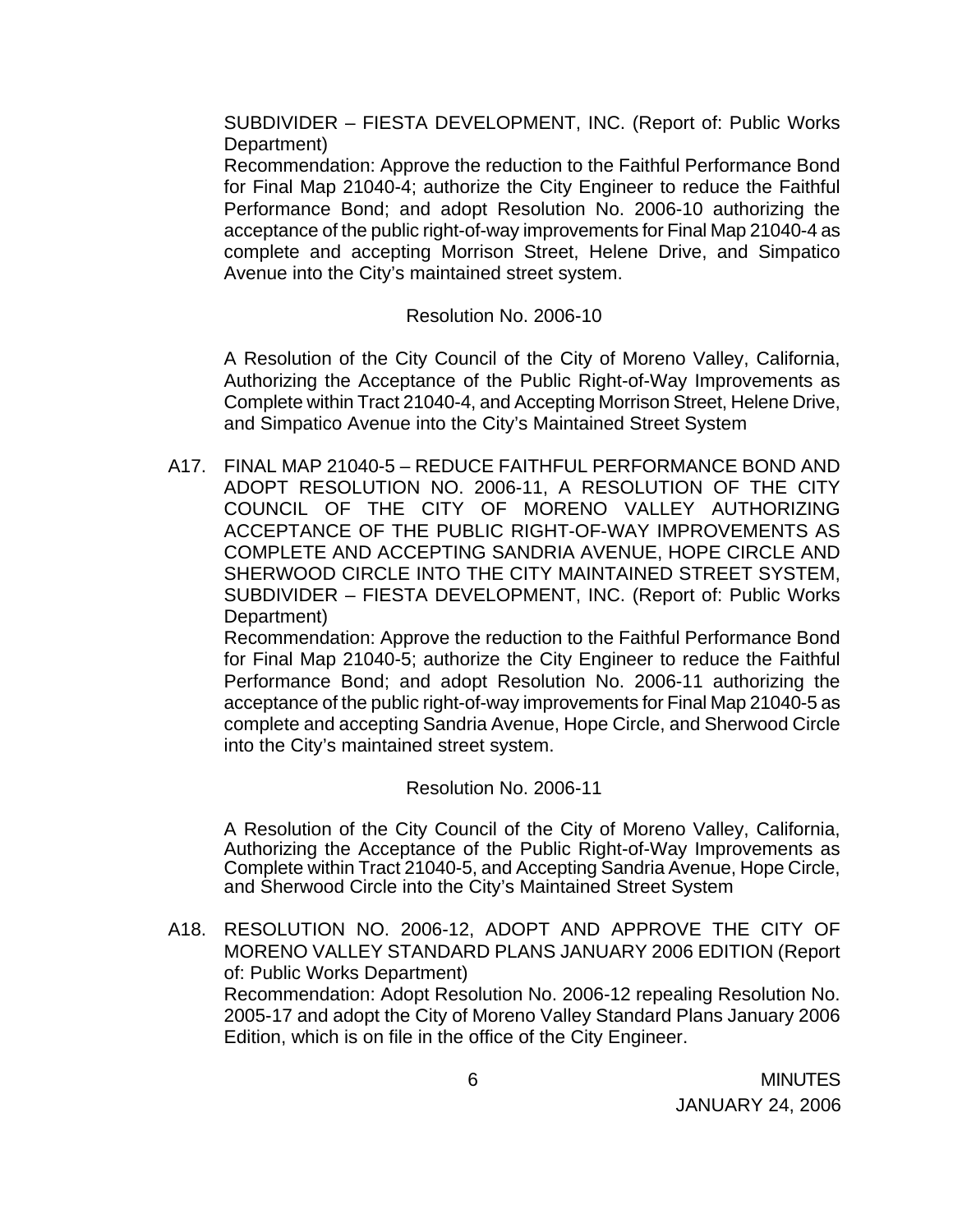#### Resolution No. 2006-12

 A Resolution of the City Council of the City of Moreno Valley, California, to Repeal Resolution 2005-17 and Adopt the City of Moreno Valley Standard Plans January 2006

A19. REQUEST FOR STREET NAME CHANGE – ADOPT RESOLUTION NO. 2006-13, A RESOLUTION OF THE CITY COUNCIL CHANGING THE STREET NAME OF TOUPLO LANE TO NEW LIGHT WAY, LOCATED ON THE SOUTH SIDE OF IRIS AVENUE, WEST OF EMMA LANE (Report of: Public Works Department)

 Recommendation: Adopt Resolution No. 2006-13, and thereby change the street name of Touplo Lane to New Light Way, located on the south side of Iris Avenue, west of Emma Lane; and direct the City Clerk to certify said resolution and transmit a copy of the resolution to the Riverside County Assessor's office, Chief of Police, Fire Chief, City Building Official, and the United States Postmaster at Moreno Valley, California.

#### Resolution No. 2006-13

A Resolution of the City Council of the City of Moreno Valley, California, Changing the Name of Touplo Lane to New Light Way

- A20. TRACT 31128 AND TRACT 31129 REQUEST EXTENSION TO CONDUCT A FULL STREET CLOSURE FOR THE CONSTRUCTION OF STORM DRAIN LINE "H" WITHIN CACTUS AVENUE BETWEEN THE INTERSECTION OF NASON STREET AND MORENO BEACH DRIVE FROM FEBRUARY 1, 2006 TO MARCH 31, 2006, SUBDIVIDER – WESTERN PACIFIC HOUSING, INC. (Report of: Public Works Department) Recommendation: Authorize the following extended full street closure for the construction of Storm Drain Line "H" in conjunction with the construction of Tract 31128 and Tract 31129; and beginning on Cactus Avenue, approximately 200 feet west of Oliver Street, continuing east along Cactus Avenue to within approximately 100 feet west of Moreno Beach Drive. The street closure will be extended from February 1, 2006 to March 31, 2006.
- 7 MINUTES A21. APPROVAL OF BONDS AND AGREEMENT FOR MULTI-USE TRAIL WITHIN TRACT 31284, SOUTHWEST CORNER OF COTTONWOOD AVENUE AND QUINCY STREET, SUBDIVIDER – MERITAGE HOMES OF CALIFORNIA, INC. (Report of: Public Works Department) Recommendation: Approve the Agreement for Multi-Use Trail Improvements within Tract 31284; accept the Faithful Performance and Material and Labor Bonds; authorize the Mayor to execute the agreement; direct the City Clerk to forward the signed Agreement to the County Recorder's Office for recordation; and authorize the City Engineer to execute any amendments to

JANUARY 24, 2006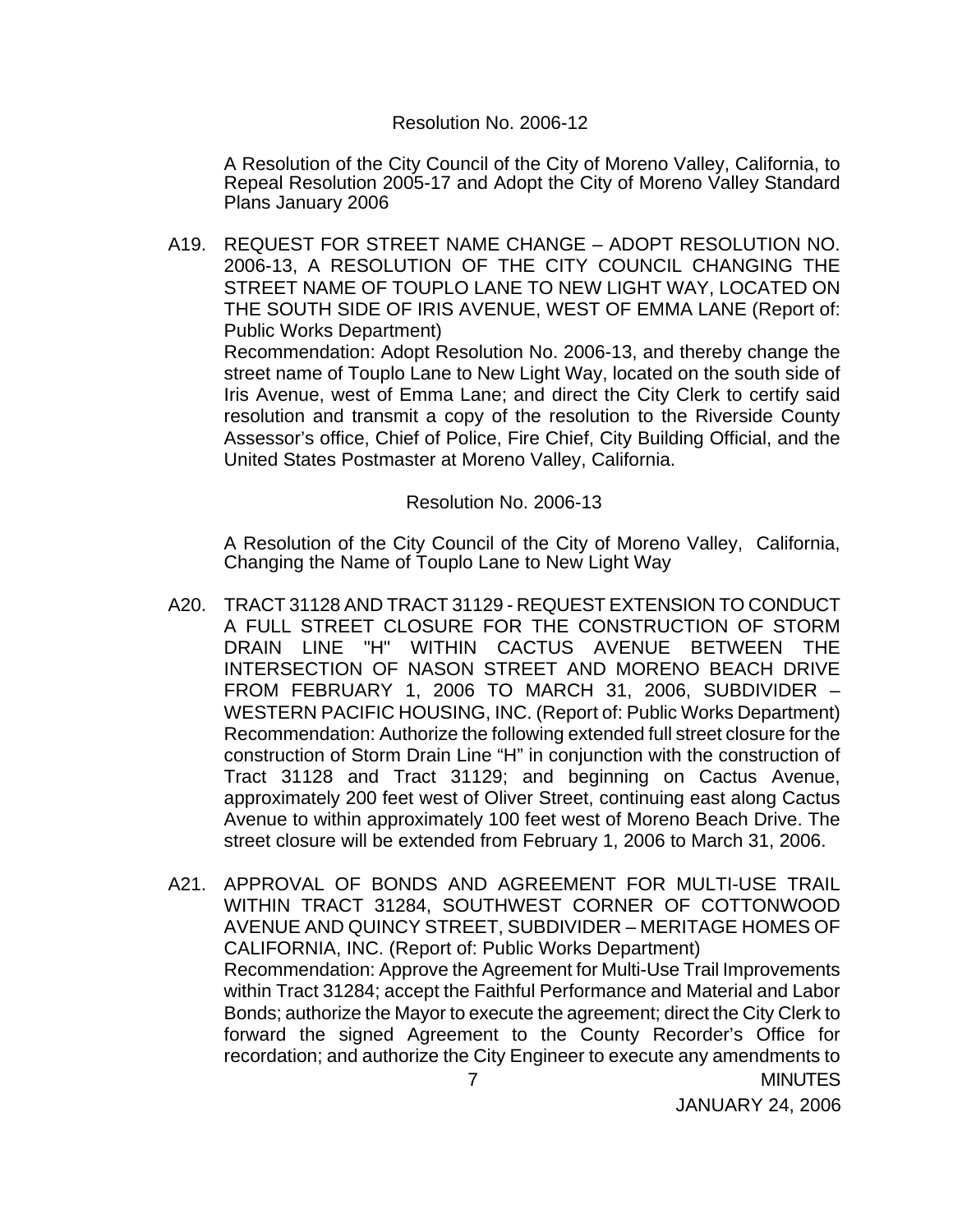the agreement if the required multi-use trail improvements are not completed within said timeframe.

- A22. AUTHORIZATION OF AGREEMENT FOR PURCHASE AND THE CONVEYANCE OF TITLE TO ASSESSOR'S PARCEL NUMBER 481-084- 001 (KNOWN AS 15310 PERRIS BOULEVARD) (Report of: Economic Development Department) Recommendation: Authorize the City Manager to execute the Agreement of Purchase and Sale of the above-described parcel; authorize the City Manager to execute escrow instructions and other documents as may be necessary to convey title to the parcel described above; authorize the acceptance of title to the above-described parcel in accordance with the Agreement and direct the City Clerk to certify to the acceptance and place said certification in escrow for recordation with the original grant deed when escrow is complete; and transfer funds not to exceed \$800,000 from Community Development Block Grant account number 280.68725.7500 and authorize the Finance Director to wire transfer funds necessary to escrow to complete conveyance of title to the parcel described above.
- A23. APPROVE ADDITIONAL APPROPRIATION FOR CONSULTING SERVICES FOR REPLACEMENT OF CITY'S FINANCIAL INFORMATION SYSTEM (Report of: Finance Department) Recommendation: Approve an additional appropriation of \$95,000 within the Technology Services Internal Service Fund (ERP Replacement Project) to provide consulting services for the replacement of the City's financial information system.
- A24. APPROVAL OF RULING ON APPEAL OF CITY MANAGER'S DECEMBER 8, 2005 DECISION RE: COUNTRY SQUIRE MOBILE ESTATES (Report of: Economic Development Department) Recommendation: Approve the Ruling on Appeal of City Manager's December 8, 2005 Decision RE: County Squire Mobile Estates.
- A25. 2006 COUNCIL COMMITTEE PARTICIPATION APPOINTMENTS (Report of: City Clerk's Department) Recommendation: Approve appointments to the various committees as recommended in the 2006 Council Committee Participation list submitted by Mayor Flickinger.
- A26. REQUEST ADOPTION OF PLANS AND SPECIFICATIONS AND AUTHORIZATION TO ADVERTISE FOR CONSTRUCTION BIDS OF 12KV ELECTRICAL CONDUIT AND STRUCTURE SYSTEM INSTALLATION IN IRIS AVENUE (PERRIS BOULEVARD TO LASSELLE STREET) PROJECT NO. 06-00100 (Report of: Public Works Department)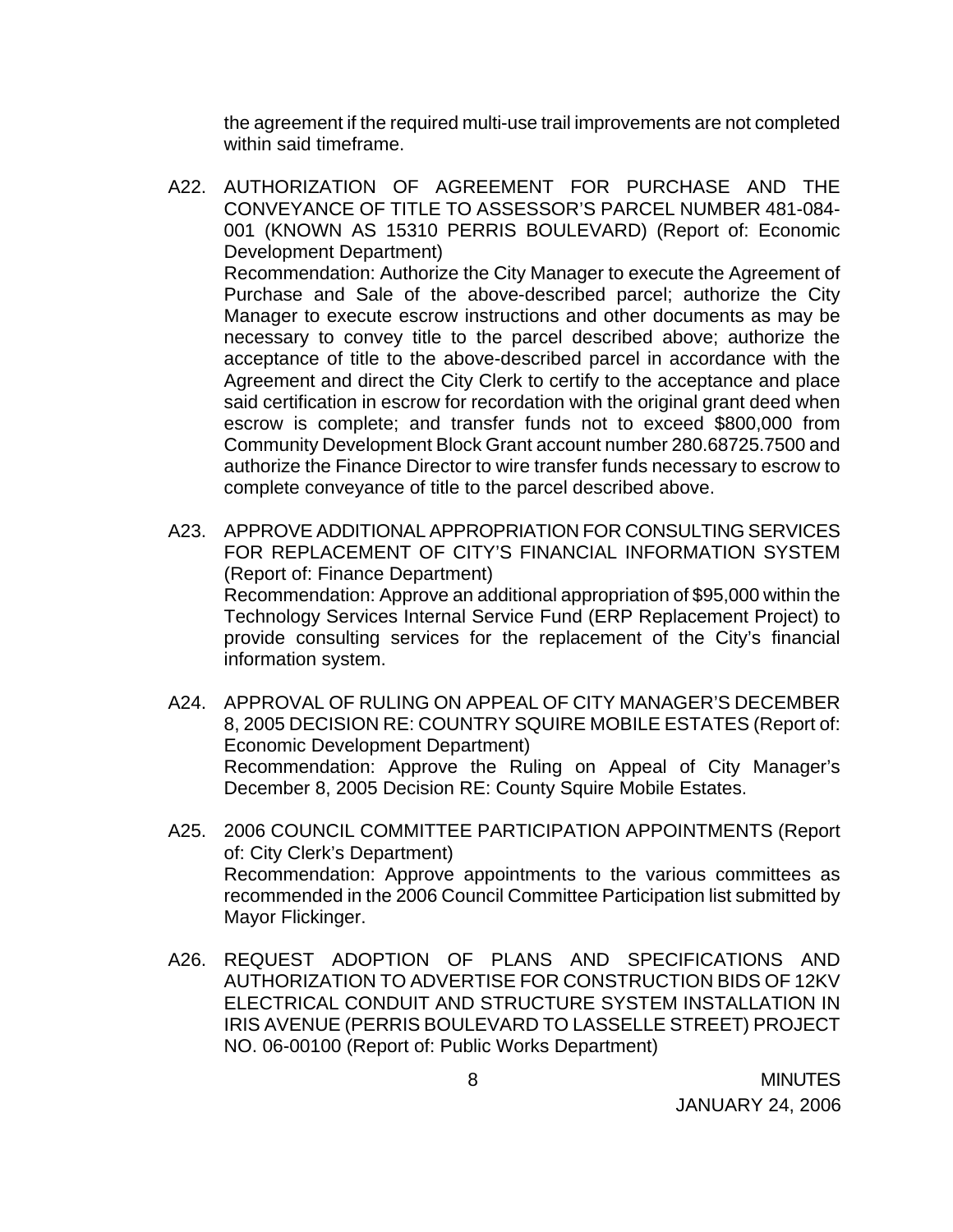Recommendation: Adopt the plans and specifications that are on file in the office of the City Engineer; and authorize the City Clerk to advertise the project for construction bids.

A27. REQUEST ADOPTION OF PLANS AND SPECIFICATIONS AND AUTHORIZATION TO ADVERTISE FOR CONSTRUCTION BIDS TO INSTALL 12KV ELECTRICAL DISTRIBUTION CABLE IN EXISTING CONDUIT IN IRIS AVENUE (PERRIS BOULEVARD TO LASSELLE STREET) PROJECT NO. 06-00200 (Report of: Public Works Department) Recommendation: Adopt the plans and specifications that are on file in the office of the City Engineer; and authorize the City Clerk to advertise the project for construction bids.

### **B. CONSENT CALENDAR** - **COMMUNITY SERVICES DISTRICT**

- B1. ORDINANCES FIRST READING BY TITLE ONLY Waived reading of all Ordinance Introductions and read by title only.
- B2. MINUTES REGULAR MEETING OF JANUARY 10, 2006 (Report of: City Clerk's Department) Recommendation: Approve as submitted.
- B3. MINUTES SPECIAL MEETING OF JANUARY 3, 2006 (Report of City Clerk's Department) Recommendation: Approve as submitted.
- B4. MINUTES SPECIAL MEETING OF JANUARY 9, 2006 (Report of: City Clerk's Department) Recommendation: Approve as submitted.
- B5. RESOLUTIONS AMENDING THE POLICY FOR CONDUCTING MAIL BALLOT PROCEEDINGS, THE COMMUNITY SERVICES DISTRICT (CSD) ZONE D (PARKWAY LANDSCAPE MAINTENANCE) SERVICE PLAN POLICY AND THE CSD POLICY FOR ARTERIAL MEDIAN MAINTENANCE (Report of: Public Works Department) Recommendation: Approve and adopt:
	- 1) Resolution No. CSD 2006-01, to amend the Zone D (Parkway Landscape Maintenance) Service Plan Policy;

Resolution No. CSD 2006-01

A Resolution of the Moreno Valley Community Services District Board of

 9 MINUTES JANUARY 24, 2006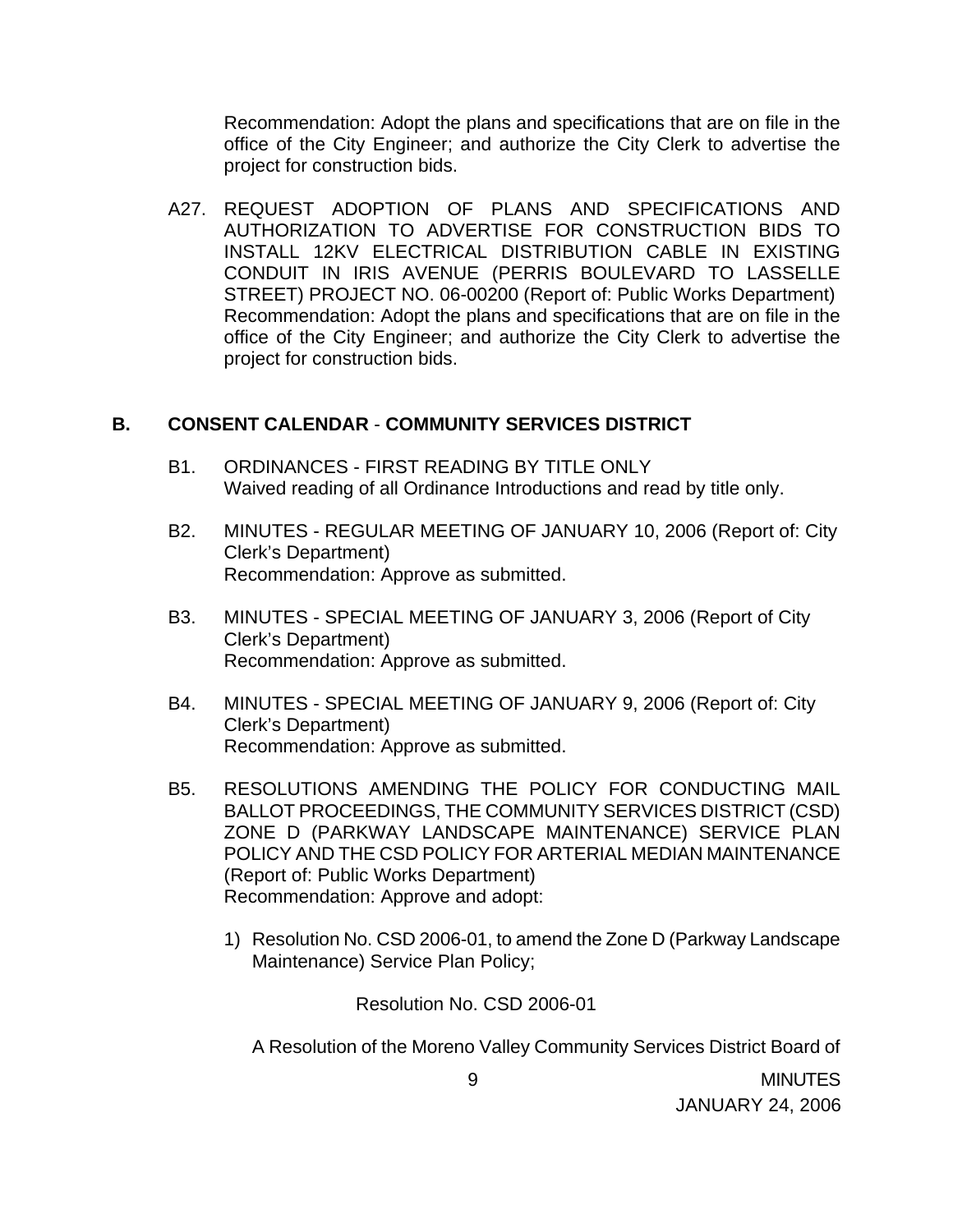Directors of the City of Moreno Valley, California, to Approve and Adopt the Amended Community Services District Zone D (Parkway Landscape Maintenance) Service Plan Policy to Provide Revised Language Regarding the Annual Inflation Adjustment, Update the Division's Title and Correct Minor Grammatical Errors

2) Resolution No. CSD 2006-02, to amend the Arterial Median Maintenance Policy; and

#### Resolution No. CSD 2006-02

 A Resolution of the Moreno Valley Community Services District Board of Directors of the City of Moreno Valley, California, to Approve and Adopt the Amended Community Services District Arterial Median Maintenance Policy to Provide Revised Language Regarding the Annual Inflation Adjustment, Include Multifamily as a Participating Type of Development within the Zone and include Direction if Development Occurs Adjacent to an Existing CSD Maintained Median

3) Resolution No. CSD 2006-03, to amend the Policy for Conducting Mail Ballot Proceedings

#### Resolution No. CSD 2006-03

A Resolution of the Moreno Valley Community Services District Board of Directors of the City of Moreno Valley, California, to Adopt an Amended Policy for Conducting Mail Ballot Proceedings to Ensure that this Process is Conducted in a Uniform and Consistent Manner as Provided for in the Mandates of Proposition 218

B6. ACCEPTANCE OF ONE TIME GRANT MONIES FROM THE CALIFORNIA DEPARTMENT OF EDUCATION, CHILD DEVELOPMENT SERVICES, FOR CHILD CARE SERVICES AND ADOPTION OF THE RESOLUTION TO CERTIFY THE APPROVAL OF THE GOVERNING BOARD (Report of: Parks and Recreation Department) Recommendation: Authorize the acceptance of one time grant money in the amount of \$2,440 for Fiscal Year (FY) 2005/2006 from the California Department of Education, Child Development Division, for the purpose of purchasing instructional materials and supplies for the child development program; and adopt Resolution No. CSD 2006-04 to certify the approval of the governing board to enter into this transaction with the California Department of Education for the purpose of purchasing instructional materials and supplies for the child development program and to authorize the designated personnel, as shown on the resolution, to sign contract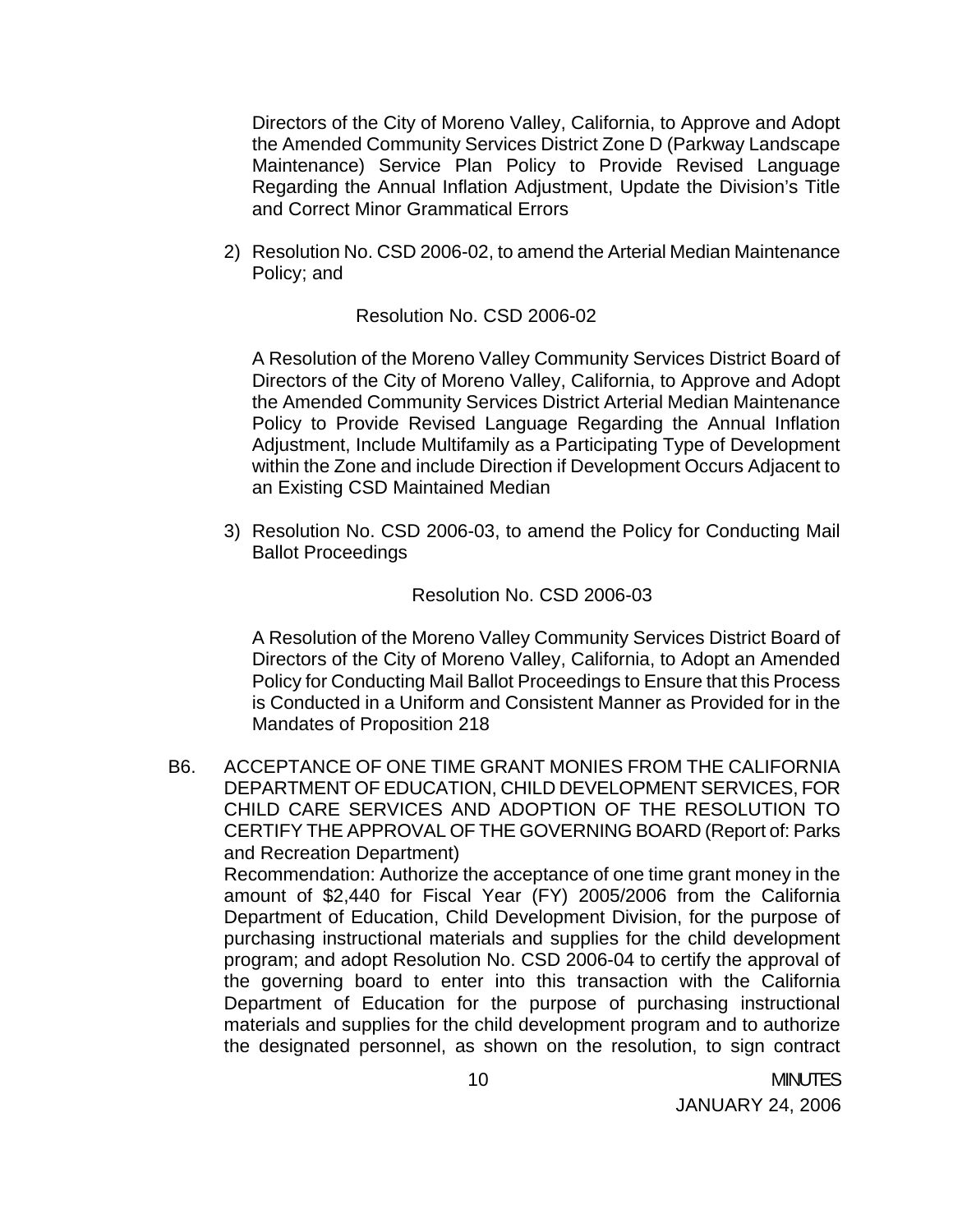documents for FY 2005/2006.

Resolution No. CSD 2006-04

A Resolution of the Moreno Valley Community Services District of the City of Moreno Valley, California, Certifying the Approval of the Governing Board to Enter into a Transaction with the California Department of Child Care and Development Services and to Authorize Designated Personnel to Sign Contract Documents for FY 2005/06

## **C. CONSENT CALENDAR** - **COMMUNITY REDEVELOPMENT AGENCY**

- C1. ORDINANCES FIRST READING BY TITLE ONLY Waived reading of all Ordinance Introductions and read by title only.
- C2. MINUTES REGULAR MEETING OF JANUARY 10, 2006 (Report of: City Clerk's Department) Recommendation: Approve as submitted.
- C3. MINUTES SPECIAL MEETING OF JANUARY 3, 2006 (Report of City Clerk's Department) Recommendation: Approve as submitted.
- C4. MINUTES SPECIAL MEETING OF JANUARY 9, 2006 (Report of: City Clerk's Department) Recommendation: Approve as submitted.
- C5. PALM DESERT DEVELOPMENT COMPANY (PDDC) HEACOCK COTTONWOOD II, LIMITED PARTNERSHIP (COTTONWOOD PLACE PHASE II) REFINANCE AND SUBORDINATION REQUEST (Report of: Economic Development Department) Recommendation: Approve the Subordination Agreement by and between Chartermac Mortgage Capital Corporation, a Deleware corporation, formerly known as PW Funding, Inc., the Community Redevelopment Agency, and Heacock Cottonwood Limited Partnership; approve the Amendment to the Promissory Note by and between the Community Redevelopment Agency, and Heacock Cottonwood II Limited Partnership; and authorize the Agency Executive Director to execute the necessary documents.
- C6. AUTHORIZATION OF AGREEMENT FOR PURCHASE AND THE CONVEYANCE OF TITLE TO ASSESSOR'S PARCEL NUMBER 481-084- 001 (KNOWN AS 15310 PERRIS BOULEVARD) (Report of: Economic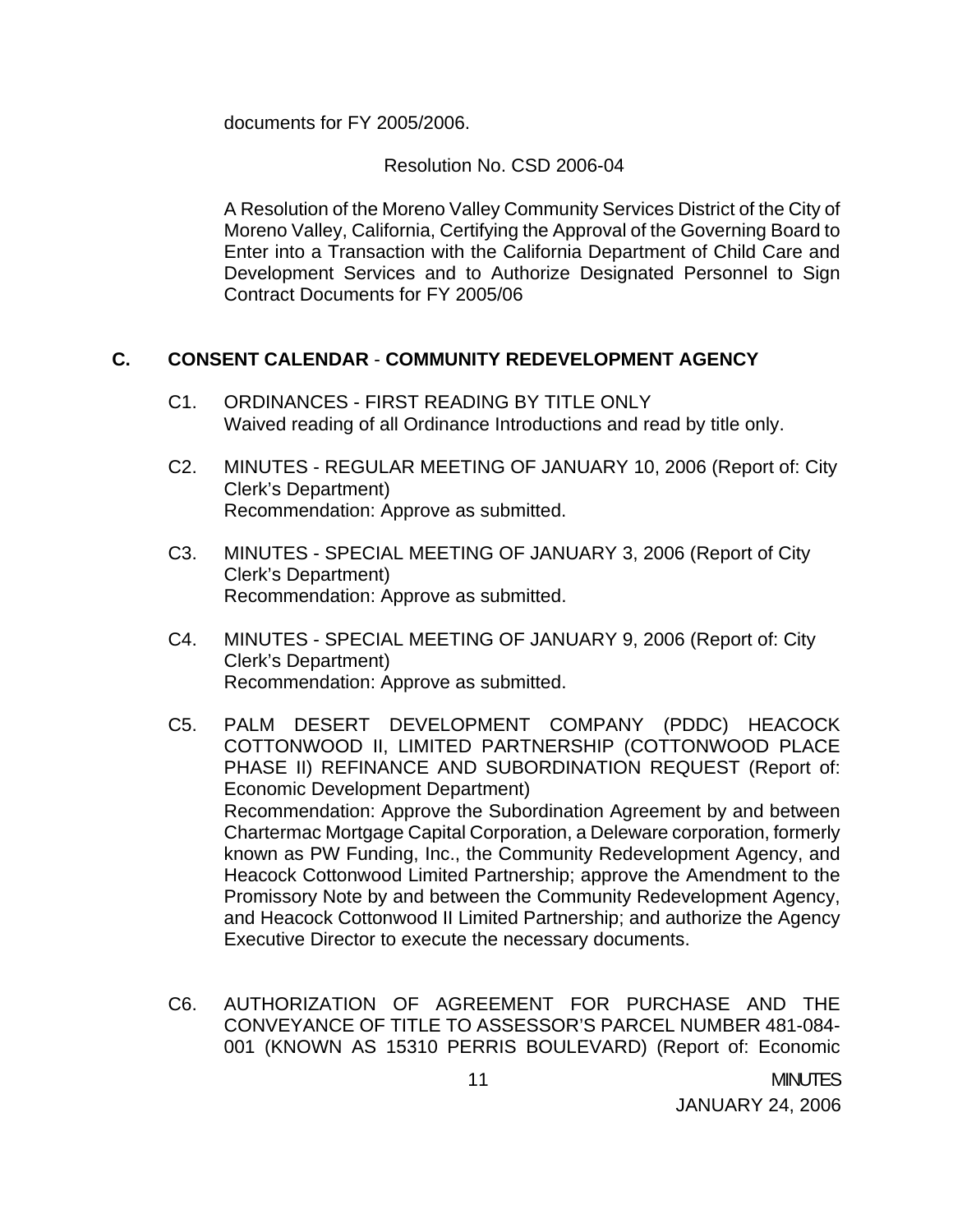Development Department)

 Recommendation: Appropriate funds not to exceed \$150,000 from the RDA Tax Increment Fund Balance to establish a new account as created by the Finance Department and authorize the Finance Director to wire transfer funds necessary to escrow to complete conveyance of title to the parcel described above.

## **D. CONSENT CALENDAR** - **BOARD OF LIBRARY TRUSTEES**

- D1. ORDINANCES FIRST READING BY TITLE ONLY Waived reading of all Ordinance Introductions and read by title only.
- D2. MINUTES REGULAR MEETING OF JANUARY 10, 2006 (Report of: City Clerk's Department) Recommendation: Approve as submitted.

## **Joint Consent Calendar Items A2 – D2 approved by a 5-0 vote, with the exception of A10 which was pulled for separate discussion/action. m/White, s/Batey.**

**ADJOURNED REGULAR CITY COUNCIL MEETING TO REGULAR MEETING OF THE MORENO VALLEY INDUSTRIAL DEVELOPMENT AUTHORITY (IDA)** 

**REGULAR MEETING OF THE MORENO VALLEY INDUSTRIAL DEVELOPMENT AUTHORITY (IDA) CALLED TO ORDER AT 6:54 P.M.**

## **ROLL CALL**

 Bonnie Flickinger Chairperson Charles White **Vice Chairperson** William H. Batey, II Board Member Richard A. Stewart Board Member Frank West Board Member

 Chairperson Flickinger opened the agenda item for public comments; there being none, public comments were closed.

**ADJOURNED REGULAR MEETING OF THE MORENO VALLEY INDUSTRIAL DEVELOPMENT AUTHORITY (IDA) TO REGULAR MEETING OF THE MORENO VALLEY PUBLIC FACILITIES FINANCING CORPORATION (MVPFFC)** 

 12 MINUTES JANUARY 24, 2006 **REGULAR MEETING OF THE MORENO VALLEY PUBLIC FACILITIES FINANCING**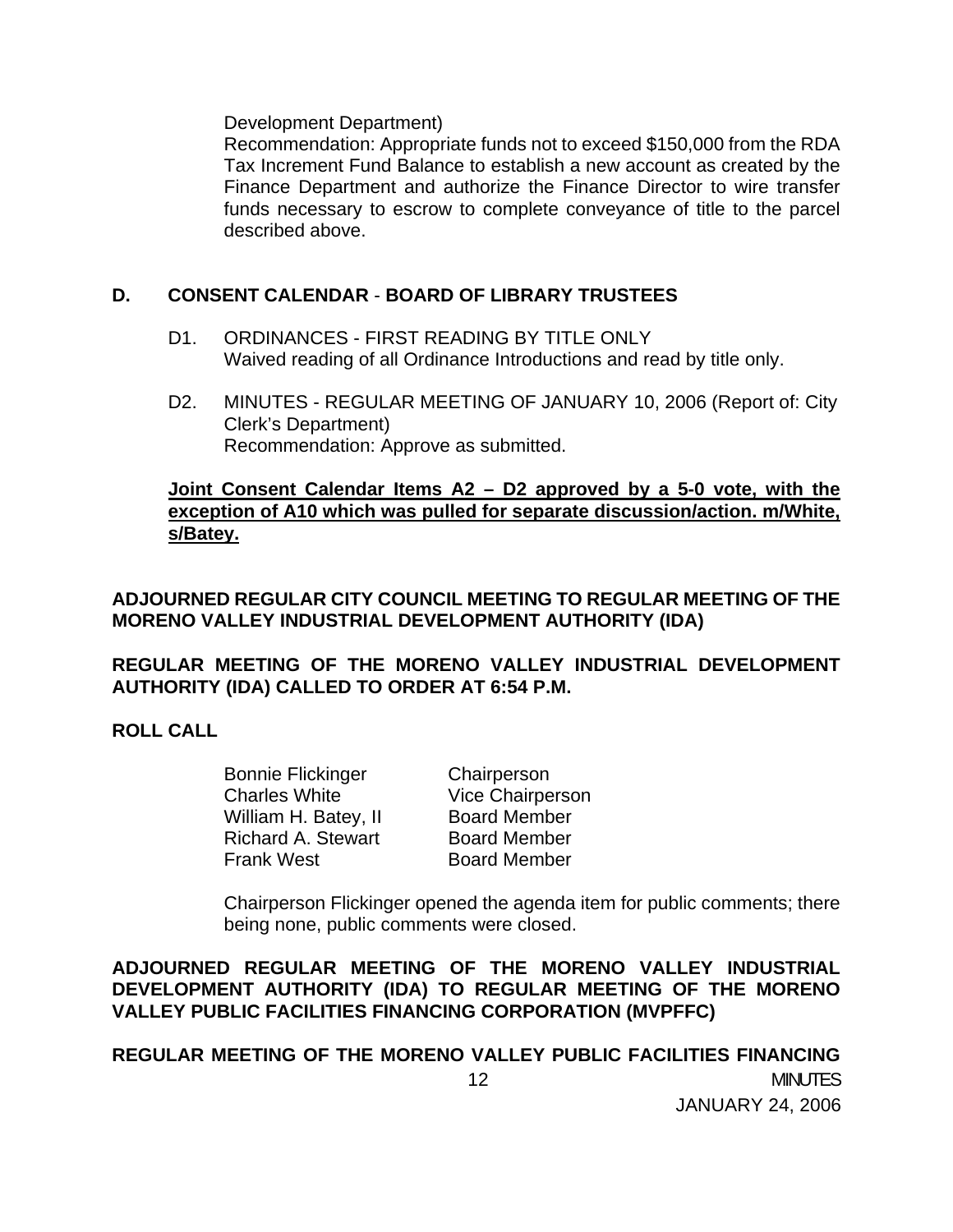# **CORPORATION (MVPFFC) CALLED TO ORDER AT 6:55 P.M.**

## **ROLL CALL**

Bonnie Flickinger President Charles White **Vice President** William H. Batey, II Board Member Richard A. Stewart Board Member Frank West Board Member

 President Flickinger opened the agenda item for public comments; there being none, public comments were closed.

- 1. MINUTES SPECIAL MEETING OF MARCH 22, 2005 (Report of: City Clerk's Department) Recommendation: Approve as submitted.
- 2. MINUTES SPECIAL MEETING OF APRIL 26, 2005 (Report of: City Clerk's Department) Recommendation: Approve as submitted.
- 3. MINUTES SPECIAL MEETING OF MAY 24, 2005 (Report of: City Clerk's Department) Recommendation: Approve as submitted.
- 4. MINUTES SPECIAL JOINT MEETING OF JUNE 14, 2005 (Report of: City Clerk's Department) Recommendation: Approve as submitted.

### **Approved by a 5-0 vote. m/White, s/Batey.**

**ADJOURNED REGULAR MEETING OF THE MORENO VALLEY PUBLIC FACILITIES FINANCING CORPORATION (MVPFFC) TO THE REGULAR MEETING OF THE MORENO VALLEY PUBLIC FINANCING AUTHORITY (MVPFA)** 

**REGULAR MEETING OF THE MORENO VALLEY PUBLIC FINANCING AUTHORITY (MVPFA) CALLED TO ORDER AT 6:56 P.M.** 

### **ROLL CALL**

 Bonnie Flickinger Chairperson Charles White **Vice Chairperson** William H. Batey, II Board Member

 13 MINUTES JANUARY 24, 2006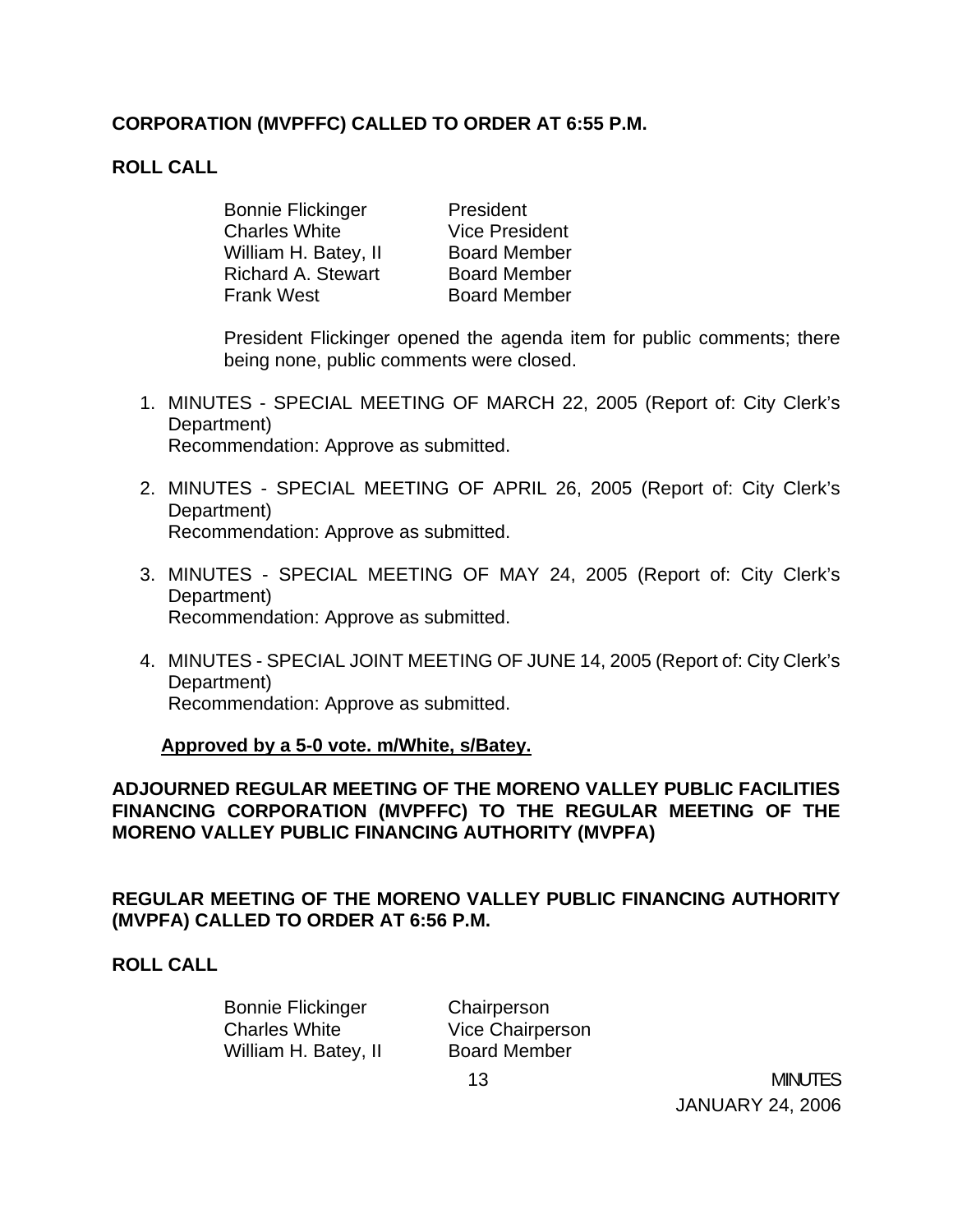| Richard A. Stewart | <b>Board Member</b> |
|--------------------|---------------------|
| <b>Frank West</b>  | <b>Board Member</b> |

1. MINUTES - SPECIAL JOINT MEETING OF JUNE 14, 2005 (Report of: City Clerk's Department) Recommendation: Approve as submitted.  **Approved by a 5-0 vote. m/Batey, s/West.**

#### **ADJOURNMENT**

**RECONVENED JOINT MEETING OF THE CITY COUNCIL OF THE CITY OF MORENO VALLEY, MORENO VALLEY COMMUNITY SERVICES DISTRICT, AND THE COMMUNITY REDEVELOPMENT AGENCY OF THE CITY OF MORENO VALLEY AT 6:55 P.M.** 

#### **E. PUBLIC HEARINGS**

- E1. CDBG AND HOME PROGRAM OBJECTIVES AND POLICIES FOR PROGRAM YEAR 2006/07 (Report of: Economic Development Department) Recommendation: That the City Council:
	- 1) Conduct a public hearing to allow the public an opportunity to comment on the needs of low and moderate-income residents and the CDBG Target Areas; and

 Mayor Flickinger opened the public testimony portion of the public hearing. Public testimony was received from Daryl Terrell.

2) Approve CDBG & HOME Program Objectives and Policies for the 2006/07 Program Year as amended.

#### **Approved by a 5-0 vote. m/Batey, s/West.**

E2. A PUBLIC HEARING ON THE PLANNING COMMISSION'S DECEMBER 22, 2005 DENIAL OF TENTATIVE PARCEL MAP NO. 32898 (PA05-0032). TENTATIVE PARCEL MAP NO. 32898 PROPOSES TO SUBDIVIDE THE 0.93-NET ACRE PARCEL LOCATED AT THE SOUTHEAST CORNER OF KALMIA AVENUE AND STEEPLE CHASE DRIVE (26191 KALMIA AVENUE) INTO TWO R2 ZONE SINGLE-FAMILY LOTS (Report of: Community Development Department) Recommendation: That the City Council conduct a public hearing for review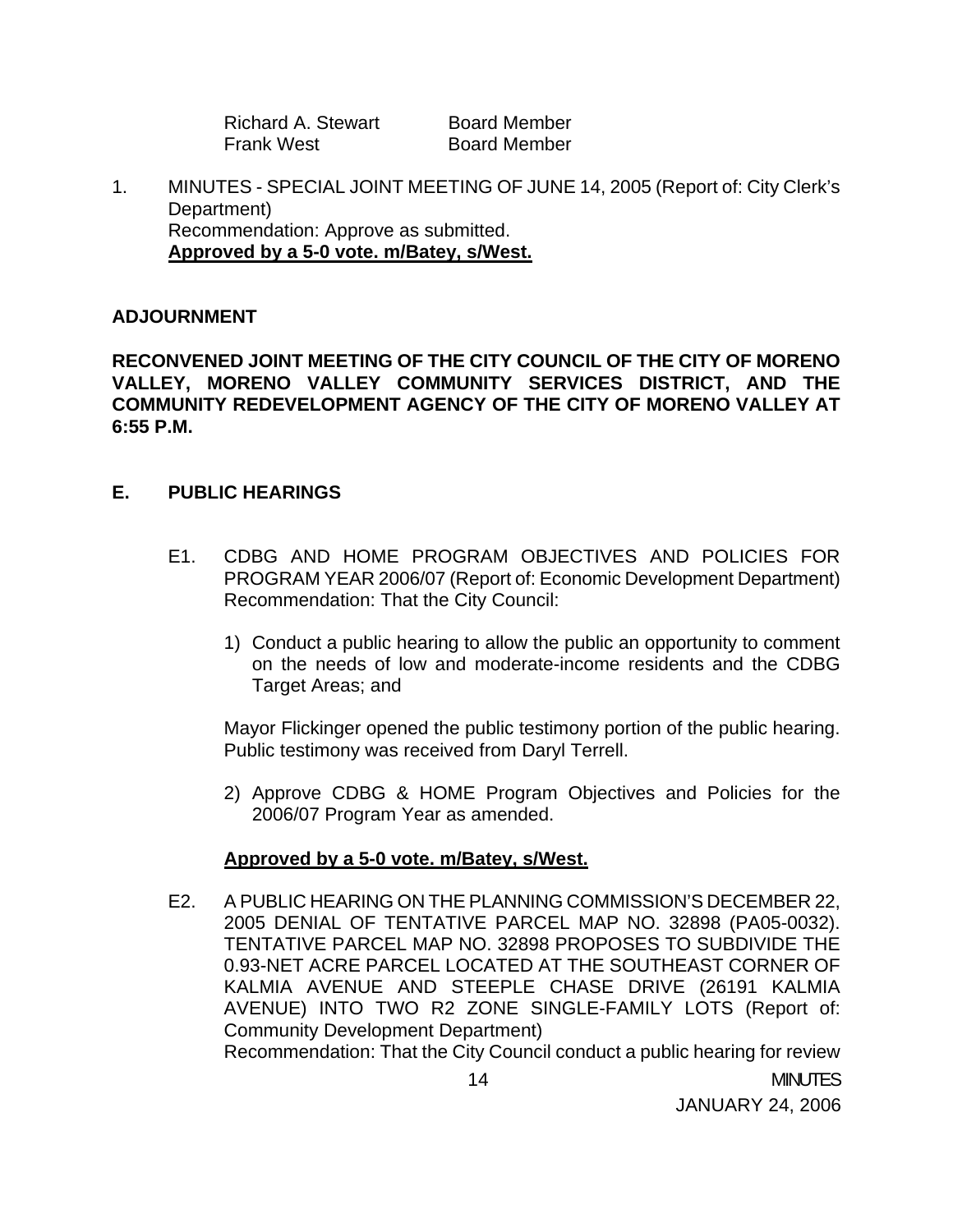of the action taken by the Planning Commission to deny Tentative Parcel Map No. 32898 (PA05-0032), and subsequent to the public hearing:

Mayor Flickinger opened the public testimony portion of the public hearing;

A presentation was made by the appellant, Ronald Granados.

 Public testimony was received from George Williams (opposes); Enrique Marin (opposes); John Stelzner (opposes); David Serrano (opposes); Carl Attruia (opposes); Danny Schweir (opposes); Carrie V. Morris (opposes); Shelly Lindekugel (opposes); and Jim Lindekugel (opposes).

A rebuttal was made by the appellant, Ronald Granados.

### **m/Flickinger, s/White to approve project subject to plot plan review with noticed public hearing. Motion failed 2-3, Batey, Stewart and West voting no .**

## **RECESS; RECONVENE**

- 1. Recognize that Tentative Parcel Map No. 32898 (PA05-0032) qualifies as a Minor Land Division, and will not have a significant effect on the environment and is therefore exempt from the provisions of the California Environmental Quality Act (CEQA), as a Class 15 Categorical Exemption, CEQA Guidelines, Section 15315; and
- 2. Approve City Council Resolution No. 2006-14 approving Tentative Parcel Map No. 32898 (PA05-0032), based on the findings in the Resolution, and the conditions of approval as attached to the Resolution as Exhibit A.

Resolution No. 2006-14

A Resolution of the City Council of the City of Moreno Valley, California, Approving PA05-0032 (Tentative Parcel Map No. 32898), to Subdivide the 0.93-Net Acre Parcel of Assessor's Parcel No. 474-220-011 into two Single-Family Residential Lots in the R2 Zone

 **m/Batey, s/West to deny appeal based on findings to be brought back to City Council at a subsequent meeting and uphold Planning Commission's denial of lot split. Motion carried 3-2, Flickinger and White voting no.**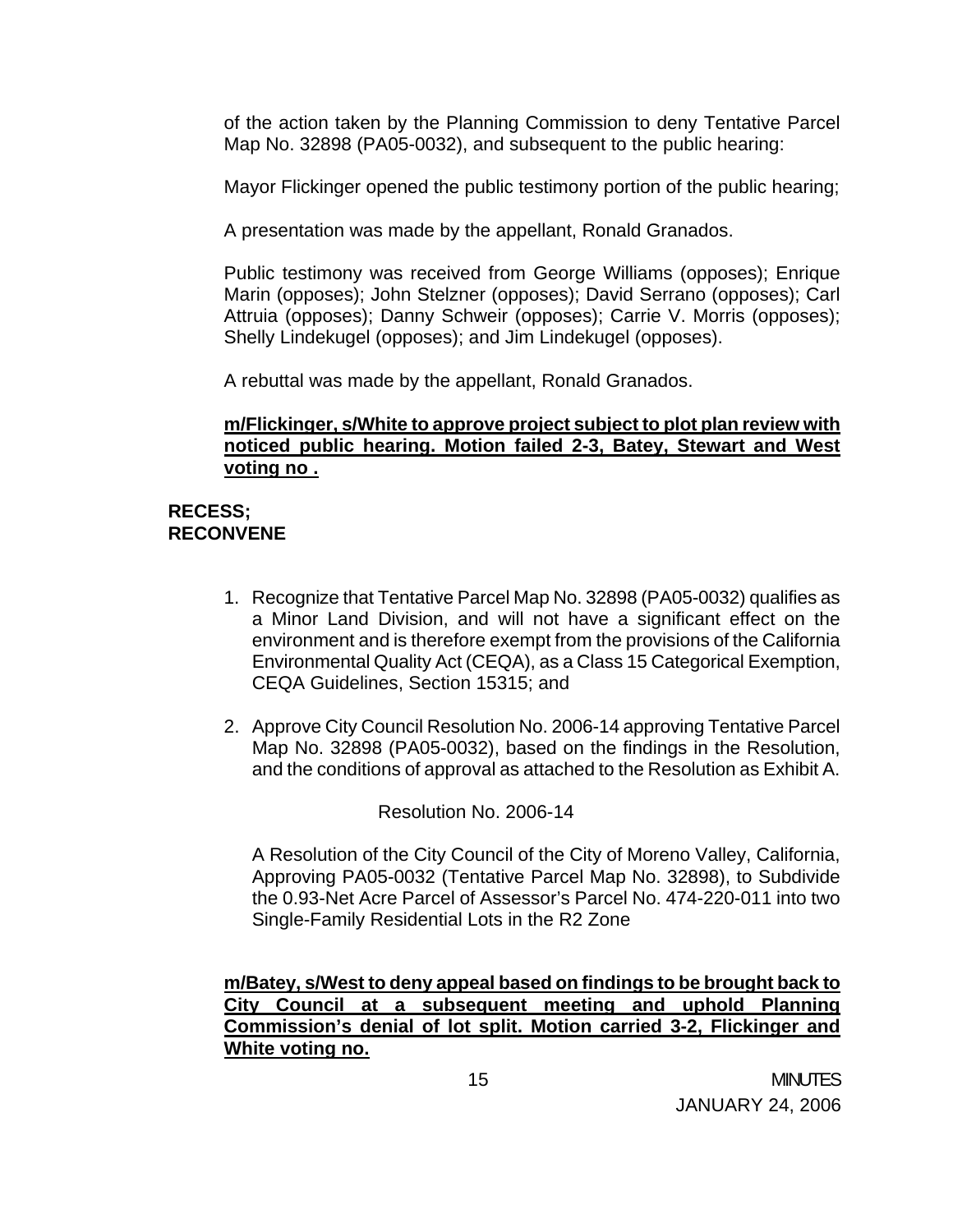PUBLIC COMMENTS **ON ANY SUBJECT NOT ON THE AGENDA** UNDER THE JURISDICTION OF THE CITY COUNCIL ARE AS FOLLOWS:

Daryl Terrell

1) Neighborhood Improvement Holiday – creating this program could encourage homeowners to bring properties up to code and would also allow waiver of fines and penalties for non-permitted projects

#### John Esquivel

1) Street maintenance after construction jobs

## **F. ITEMS REMOVED FROM CONSENT CALENDARS FOR DISCUSSION OR SEPARATE ACTION**

A10. ORDINANCE NO. 709, JUVENILE DAYTIME CURFEW ORDINANCE (RECEIVED FIRST READING AND INTRODUCTION ON JANUARY 10, 2006 ON A 5-0 VOTE) (Report of: City Attorney's Office) Recommendation: Adopt Ordinance No. 709

### Ordinance No. 709

 An Ordinance of the City Council of the City of Moreno Valley, California, Establishing a Juvenile Daytime Curfew and Prohibiting Juvenile Loitering between the Hours of 7:00 A.M. and 3:30 P.M.

## **Approved by a 5-0 vote, as amended. m/White, s/West.**

**G. REPORTS**

## **AGENDA ORDER**

G4. ORDINANCE IMPLEMENTING RENTAL HOUSING INSPECTION PROGRAM (Report of: Community Development Department) Recommendation: That the City Council:

Mayor Flickinger opened the public testimony portion of the public hearing. Public testimony was received from: Karen Fricke (opposes); Daryl Terrell (supports); Bennie Stafford (opposes); Philip Gaston (opposes); Duncan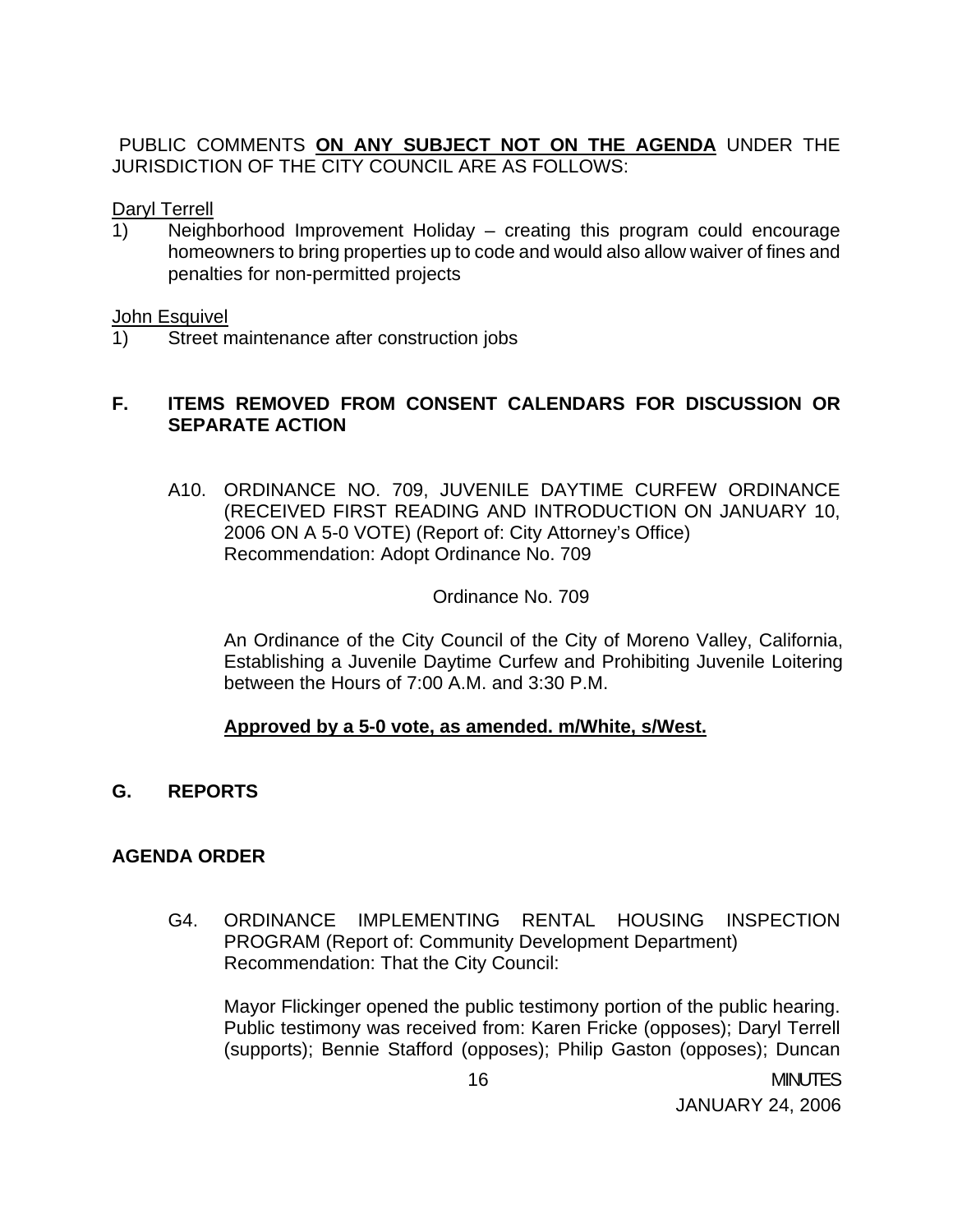Bush (opposes); Beverly Bayer (opposes); David Vogeler (opposes); Helen Withers (opposes); John Esquivel (opposes); and Heinz Otzen (opposes)

- 1. Approve the Rental Housing Inspection Program and policy statement and;
- 2. Introduce Ordinance No. 711 to add Chapter 6.12, Rental Housing Inspection Program to the Moreno Valley Municipal Code.

### Ordinance No. 711

 An Ordinance of the City Council of the City of Moreno Valley, California, Adding Chapter 6.12 to the City of Moreno Valley Municipal Code Establishing a Rental Housing Inspection Program, Including Inspection Fees

### **Approved by a 5-0 vote to continue the item to the City Council meeting of March 28, 2006. m/Stewart, s/White**

- G1. CITY COUNCIL REPORTS ON REGIONAL ACTIVITIES
	- a) Report on March Joint Powers Authority by Council Member Stewart
	- b) Report on Metrolink by Council Member West
	- c) Report on Southern California Association of Governments by Mayor **Flickinger**

### **Approved by a unanimous vote to continue to the City Council meeting of February 14, 2006. m/Batey, s/West.**

G2. REBALLOT REQUEST FOR CSD ZONE E-3 (MORENO VALLEY RANCH – WEST) (Report of: Public Works Department) Recommendation: That the City Council acting in their respective capacities as President and Members of the Board of Directors of the Moreno Valley Community Services District (CSD) (the "CSD Board"), approve the request by the two Home Owners' Associations within CSD Zone E-3 (Moreno Valley Ranch – West) to reballot on the proposed increase in the CSD Zone E-3 annual charge to continue receiving CSD Zone E (High-Service-Level Parkway Landscape Maintenance) at the existing service level.

#### **Approved by a unanimous vote to continue to a date uncertain. m/Batey, s/West.**

G3. REQUEST TO PERMANENTLY CLOSE HEACOCK STREET AT PERRIS VALLEY STORM DRAIN LATERAL "B" AND BEGIN STUDY OF VACATING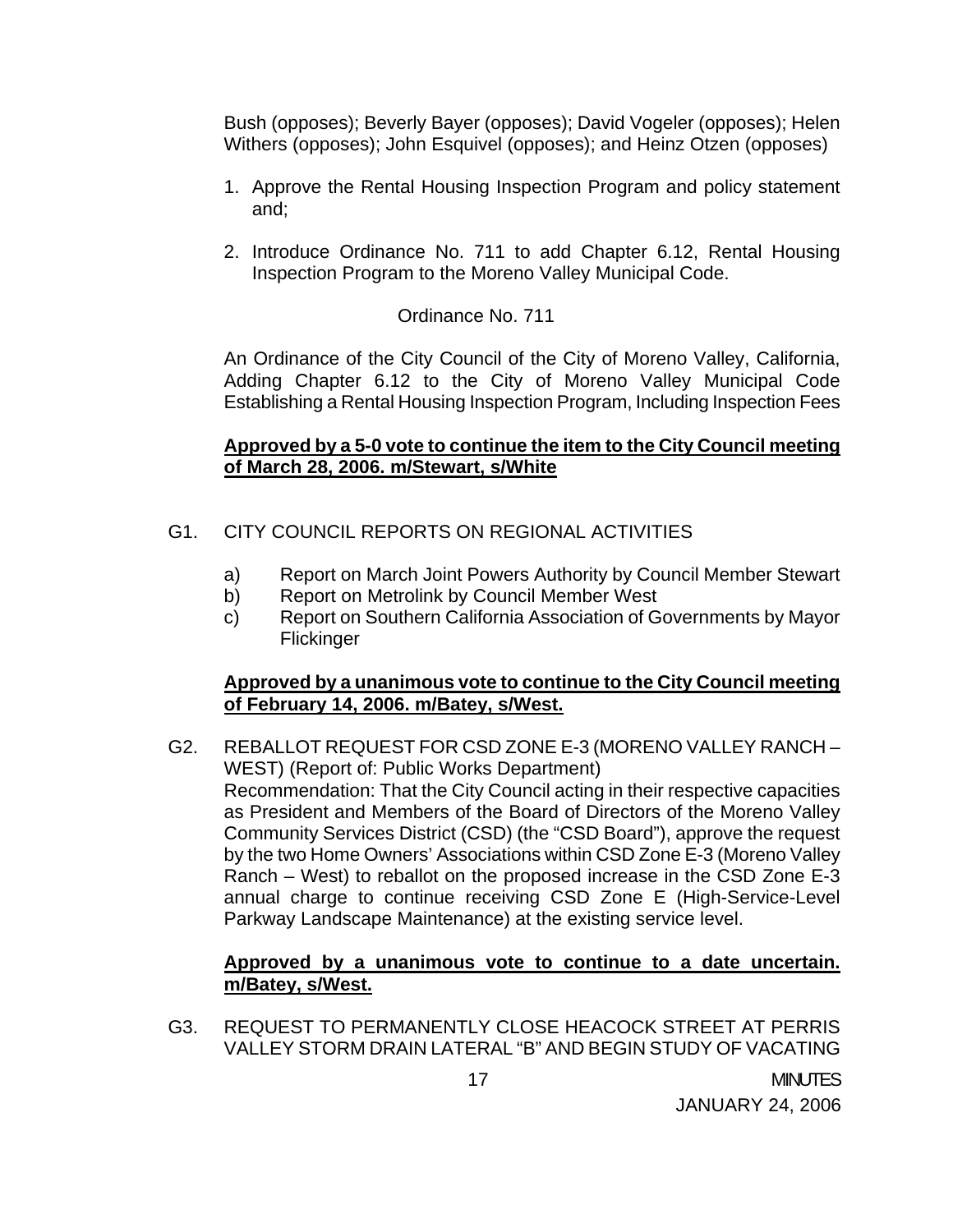HEACOCK STREET SOUTH OF NANDINA AVENUE (Report of: Public Works Department)

 Recommendation: That the City Council authorize Transportation Engineering Division to permanently close Heacock Street at Perris Valley Storm Drain Lateral "B" and begin study of vacating Heacock Street south of Nandina Avenue.

## **Approved by a unanimous vote to continue to a date uncertain. m/Batey, s/West.**

- G5. CITY MANAGER'S REPORT (Informational Oral Presentation not for Council action) – None given
- G6. DENIAL RESOLUTION RELATING TO THE TRANSFER OF THE CABLE TELEVISION FRANCHISE (Report of: Interim Administrative Services Director) Recommendation: That the City Council approve Resolution No. 2006-15, rejecting and denying without prejudice one or more Federal Communications Commissions Forms 394, relating to the transfer of the cable television franchise and/or control thereof, to an entity controlled by Time Warner, Inc., or Comcast Cable Communications, Inc.

### Resolution No. 2006-15

 A Resolution of the City Council of the City of Moreno Valley, California, Rejecting and Denying Without Prejudice One or More FCC Forms 394 Relating to the Transfer of the Cable Television Franchise, and/or Control Thereof, of an Entity Controlled by Time Warner Inc. or Comcast Cable Communications, Inc.

### **Approved by a unanimous vote to continue to a date uncertain. m/Batey, s/West.**

### **H. LEGISLATIVE ACTIONS**

ORDINANCES - 1ST READING AND INTRODUCTION - NONE

ORDINANCES - 2ND READING AND ADOPTION

H1. ORDINANCE NO. 710, AN ORDINANCE OF THE CITY COUNCIL OF THE CITY OF MORENO VALLEY, CALIFORNIA, AMENDING CHAPTER 2.27 OF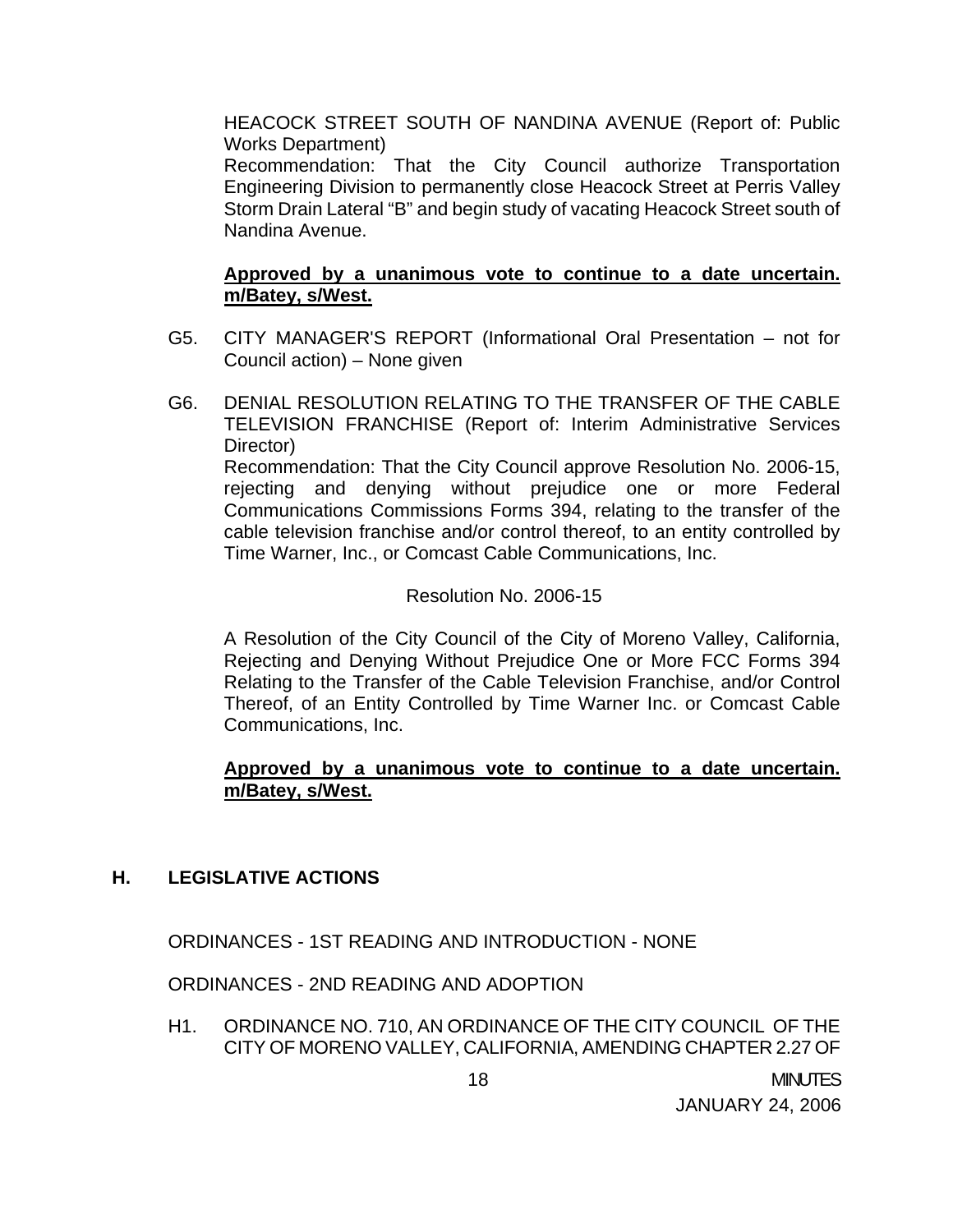THE CITY OF MORENO VALLEY MUNICIPAL CODE RELATING TO THE TRAFFIC SAFETY COMMISSION (TSC) (Report of: Public Works Department)

 Recommendation: That the City Council introduce Ordinance No. 710; amending Chapter 2.27 of Title 2 of the Municipal Code relating to the Traffic Safety Commission administration to enhance the Commission's composition, function, and rule of procedures in order for TSC to provide better service to the City (Roll call required).

Ordinance No. 710

 An Ordinance of the City Council of the City of Moreno Valley, California, Amending Chapter 2.27 of the City of Moreno Valley Municipal Code Relating to the Traffic Safety Commission

## **Approved by a unanimous vote to continue to a date uncertain. m/Batey, s/West.**

ORDINANCES - URGENCY ORDINANCES – NONE

RESOLUTIONS – NONE

# **CLOSING COMMENTS AND/OR REPORTS OF THE CITY COUNCIL, COMMUNITY SERVICES DISTRICT, OR COMMUNITY REDEVELOPMENT AGENCY**

Council Member Stewart – No comments

Council Member Batey - No comments

Mayor Flickinger

1) Asked MVTV-3 to show CBS video regarding the "M"

Council Member West - No comments

Mayor Pro Tem White - No comments

**ADJOURNMENT**